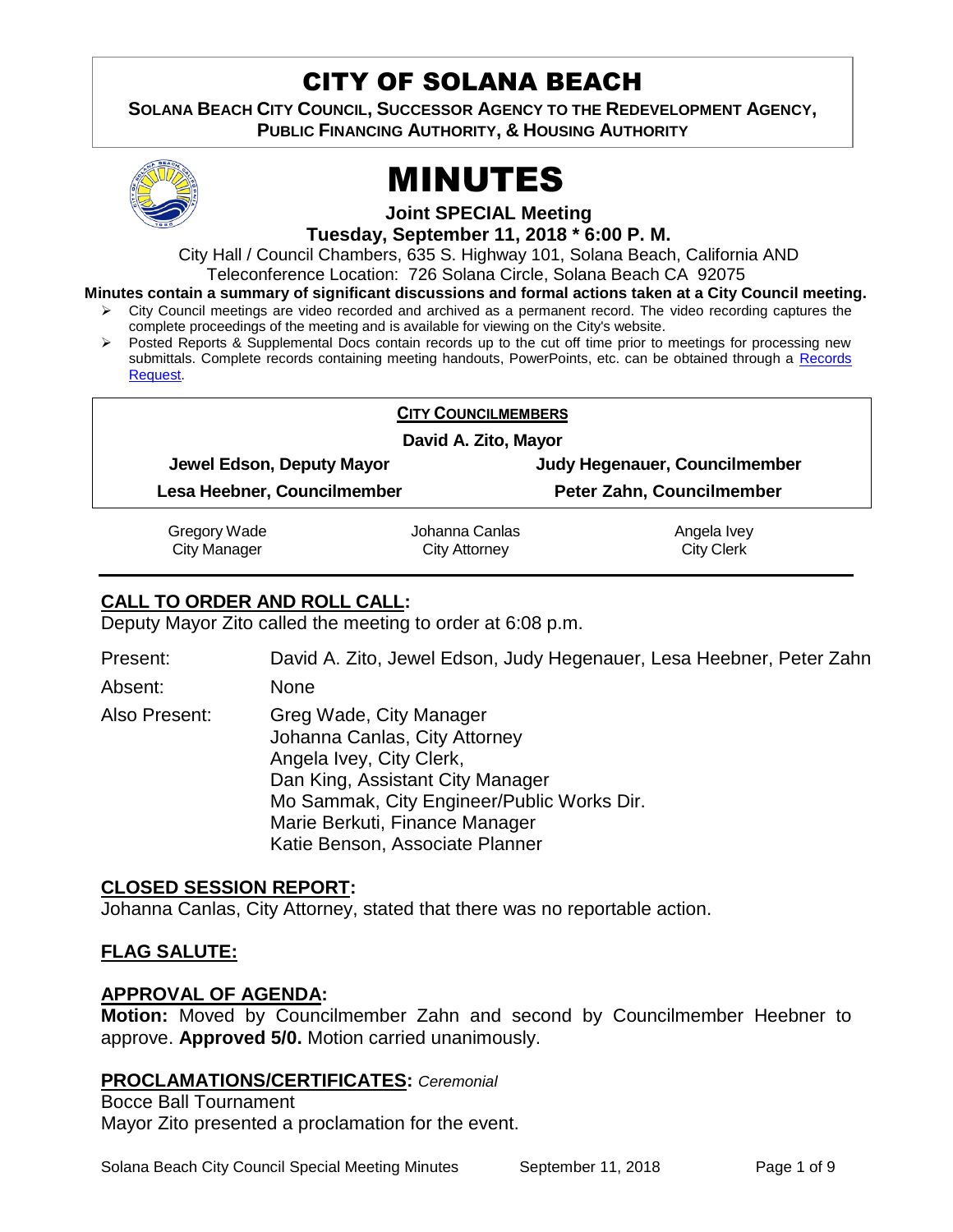**PRESENTATIONS:** Ceremonial items that do not contain in-depth discussion and no action/direction.

San Diego County Sheriff's Captain

Greg Wade, City Manager, introduced Captain Herb Taft of the North Coastal Encinitas Sheriff's Station.

Captain Taft spoke about his two approaches which are community involvement and being as safe as possible, urging residents to involve him to answer questions and that he was accessible, his 12 years of military service, and 19 years with the Sheriff's Department.

#### **ORAL COMMUNICATIONS:**

This portion of the agenda provides an opportunity for members of the public to address the City Council on items relating to City business and not appearing on today's agenda by submitting a speaker slip (located on the back table) to the City Clerk. Comments relating to items on this evening's agenda are taken at the time the items are heard. Pursuant to the Brown Act, no action shall be taken by the City Council on public comment items. Council may refer items to the City Manager for placement on a future agenda. The maximum time allotted for each presentation is THREE MINUTES (SBMC 2.04.190). Please be aware of the timer light on the Council Dais.

Harley Gordon spoke about the safety issue of roundabouts and did not support them.

Ed Benshop spoke about the intersection of Highland and Lomas Santa Fe needing some attention, was well designed but tricky to maneuver it safely, that a roundabout at that intersection with several incoming lanes approaching it merging into one lane would not be efficient.

Marjory Williams spoke about having taken a local poll among the east side of I-5 and those residents' interests for neighborhood safety, people most affected by them did not want any roundabouts, and selecting the four lane stripping options with no roundabouts.

John Towart spoke about his conducting an email poll of which 75 of the 87 homes in the area of the Isla Verde neighborhood responded resulting in 15 in favor of roundabouts and 130 against roundabouts, the poll discussed security, drawbacks of roundabouts, safety, cost, and unintended consequences. He spoke about long queues of vehicles entering and exiting roundabouts and the difficultly for new entries, lack of safety for handicap, sight impaired, and height challenged, their use required education and experience, and the consultants did not address the four roundabouts that were removed from Poinsettia in Carlsbad because they were not successful.

Edith Drcar spoke about her membership in American Society of Landscape Architect and her knowledge of planning, emergency vehicles being impacted by roundabouts, roundabouts not being necessary on Lomas Santa Fe, supporting clearly marked striping, safe paths for bikes and pedestrians, and landscaping, and use of funding to fix potholes and crosswalks.

Sandy Punch spoke about the east side of I-5 during rush hour, the Poinsettia roundabouts were removed due to problems, some roundabouts were being modified with adding stop signs due to issues, the Solana Beach Fire Department had stated that emergency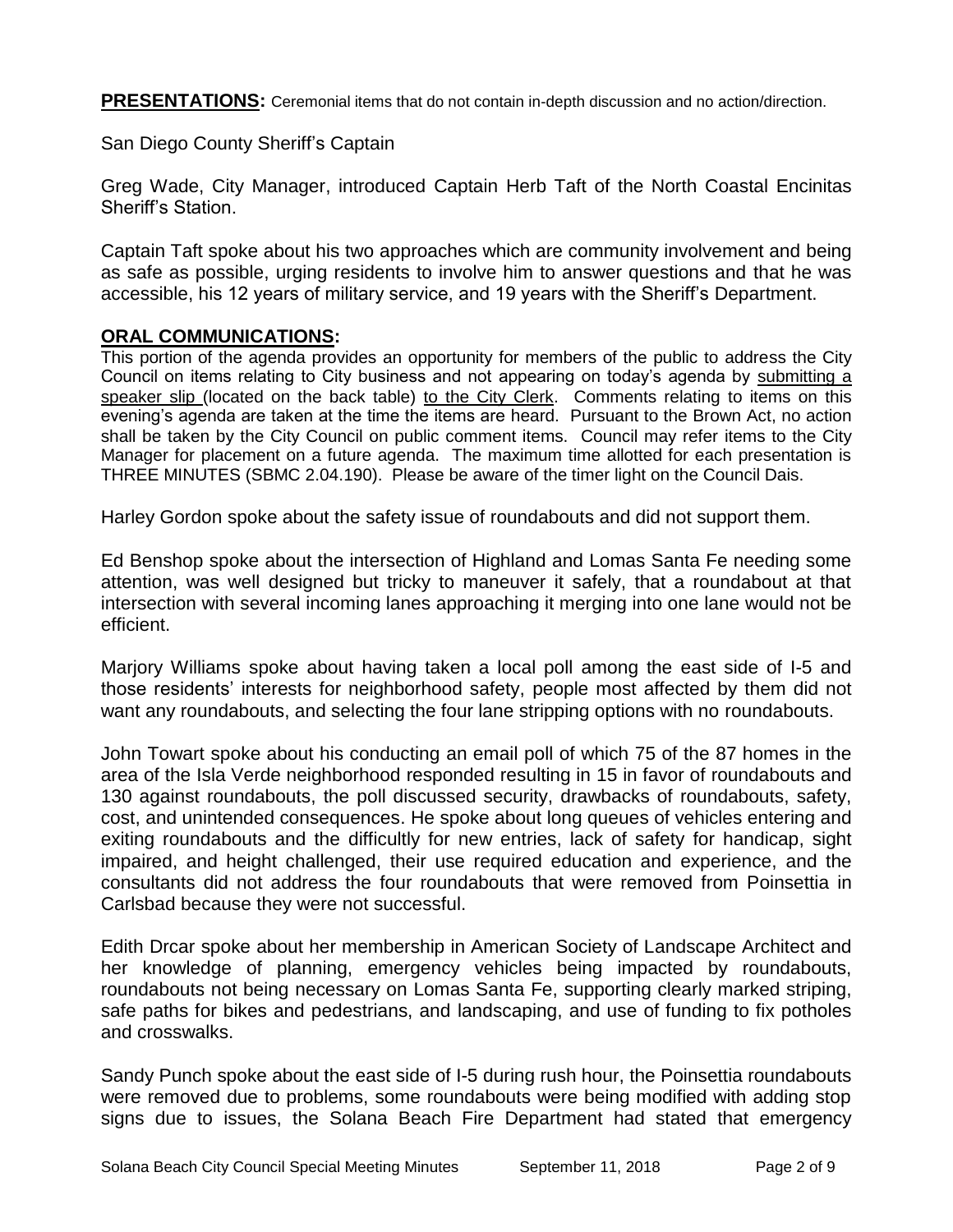response time would be compromised, that lawsuits would be filed when the extra response time compromised an emergency response, the Leucadia roundabout experienced more accidents and delayed response times for emergency vehicle, certified traffic engineers reporting that roundabouts caused unbalanced traffic flow, and the Santa Fe roundabout was not a good comparison to the proposed Solana Beach roundabouts since it was not heavily used by east bound traffic.

John Frank spoke about the simulated video shown at a prior meeting for proposed roundabouts that did not appear to exhibit real traffic flow, his experience with roundabouts in Colorado that were used for intersection traffic problems and not used for traffic calming, roundabouts hurried drivers to make bad decisions and dangerous maneuvers, that available funds should be focused on potholes on San Mario, the need for better communications about proposals and how they were funded, and most people supporting the beautification on Lomas Santa Fe.

Scott Warren spoke about roundabouts directing traffic though Sun Valley and San Mario as shortcuts, bike lanes on Santa Helena widened and they were rarely used, improve the entrances to the City on the freeways areas with overgrown weeds, and that majority of citizens did not want roundabouts.

Johanna Canlas, City Attorney, clarified that the reference to petitions was either communication with Council or a citizen initiative dictated by the California Elections Code.

# **COUNCIL COMMUNITY ANNOUNCEMENTS / COMMENTARY:**

*An opportunity for City Council to make brief announcements or report on their activities. These items are not agendized for official City business with no action or substantive discussion.* 

Mayor Zito asked the room to take a moment in silence to reflect on the nation's September 11<sup>th</sup> event as those who lost their lives.

Council reported general community announcements and events.

# **Commentary**

Councilmember Heebner said that some of the community was confused about Council's direction regarding roundabouts at a prior Council Meeting, that come residents did not feel heard, that Council had received input from several residents requesting roundabouts, that the Council had given direction to eliminate consideration of three roundabouts and to study only one potential roundabout on Highland including pedestrian safety, emergency issues, and peak traffic times, simulation at real peak times, to have a study presented for review, without any commitment to build it, and that Council memorialized this intention in the motion. She said that other improvements being considered were narrowing the lanes, adding landscaped medians, buffered bike lanes, and adding a landscaped multi-use path on the north side of the street, adding purple pipe on the north side so residents could water hillsides to keep them green, that roundabouts worked well in other areas but four roundabouts on this small stretch of road were too impactful to the community. She asked for consensus among Council to return it to Council at the time the contract is approved for the scope for the next phase for further review and discussion, and Council agreed. She stated that the City uses a pavement management software program that assesses all of the City's streets and prioritizes the order of those needing the most repair, that the City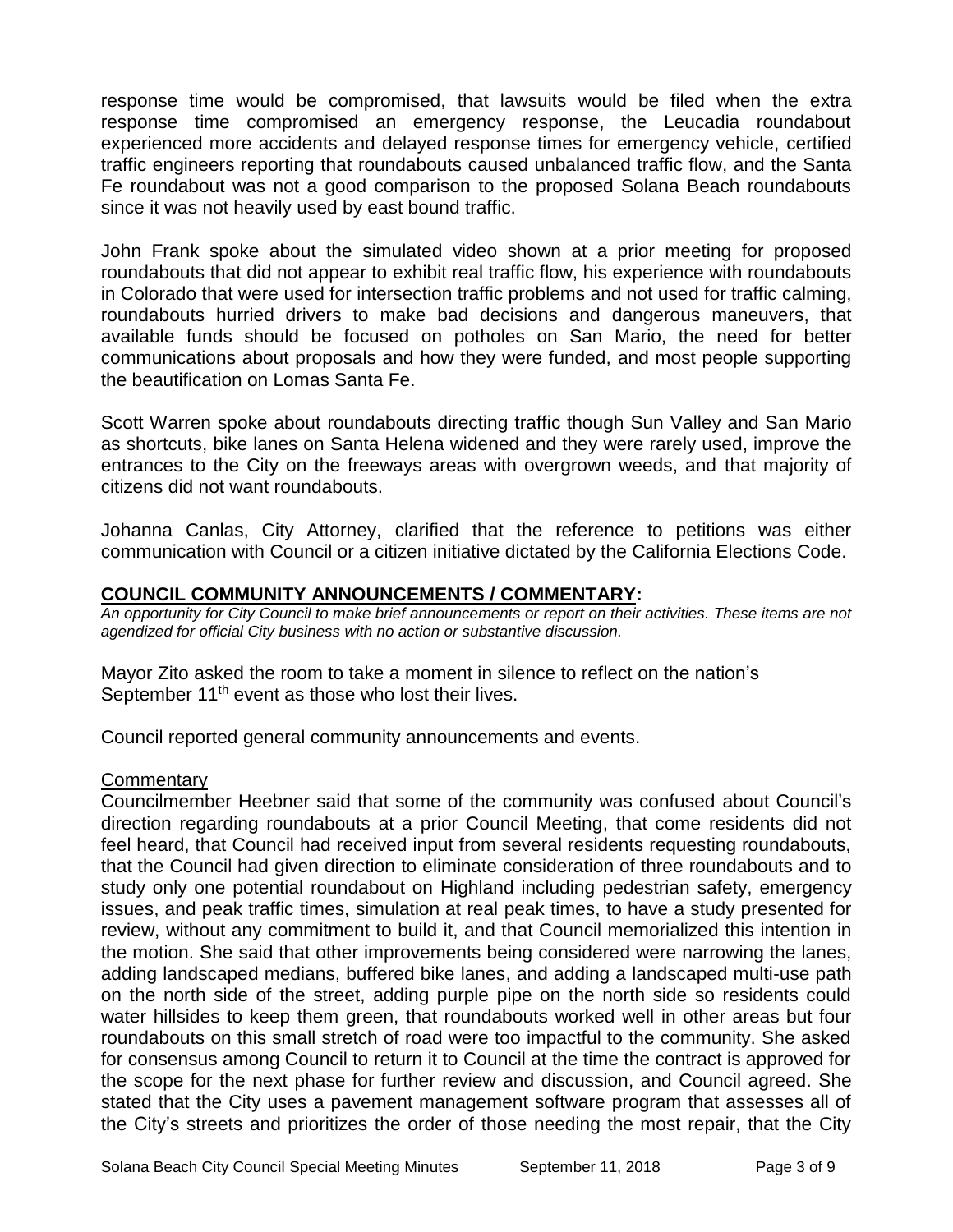had spent \$750,000 a year the last two years, and that more funds were spent on the east side than the west side of I-5. She said that the weeds on the sidewalk are addressed as needed and can fit into the schedule, the east side asphalt path improvements will be planned, that the weeds around the freeway are not in the City's jurisdiction but CalTrans and they have not accepted the City's offers to assist in cleaning up their areas and the City does ask often for the areas to be addressed, and that residents should continue to stay engaged.

Mayor Zito stated that many contacts with CalTrans may prioritize their attention to these freeway areas.

Councilmember Zahn spoke about the strong sentiment over two Council meetings, that the comments were important in considering the project, that he supported only studying the Highland roundabout to clarify direction, and that there were many positive comments regarding the overall concepts of the rest of the improvement plan.

Councilmember Edson said that she concurred with Council comments.

Councilmember Hegenauer said that she agreed with Council comments, that she had been contacted by many people and that her assessment was that the position was 50/50 for both support and opposition of the roundabouts, that she believed in grassroots efforts and the opposition had been heard, and was interested in what was best for the community.

Mayor Zito stated that this item was not agendized so no action could be taken, that the clarification review was necessary as some were confused on the prior direction, and that all studies provided had been contrary to the comments received regarding roundabouts being unsafe.

Councilmember Heebner stated that the public should watch for posted agendas for when this item may return to Council.

# **A. CONSENT CALENDAR:** (Action Items) (A.1. - A.3.)

Items listed on the Consent Calendar are to be acted in a single action of the City Council unless pulled for discussion. Any member of the public may address the City Council on an item of concern by submitting to the City Clerk a speaker slip (located on the back table) before the Consent Calendar is addressed. Those items removed from the Consent Calendar by a member of the Council will be trailed to the end of the agenda, while Consent Calendar items removed by the public will be discussed immediately after approval of the Consent Calendar.

# **A.1. Minutes of the City Council.**

Recommendation: That the City Council

1. Approve the Minutes of the City Council Meetings held February 14, 2018, February 28, 2018, March 14, 2018, March 21, 2018, March 28, 2018 and August 22, 2018.

[Item A.1. Report \(click here\)](https://solanabeach.govoffice3.com/vertical/Sites/%7B840804C2-F869-4904-9AE3-720581350CE7%7D/uploads/Item_A.1._Report__(click_here)_-_09-11-18.PDF)

*Posted Reports & Supplemental Docs contain records up to the cut off time, prior to the start of the meeting, for processing new submittals. The final official record containing handouts, PowerPoints, etc. can be obtained through a Records Request to the City Clerk's Office.*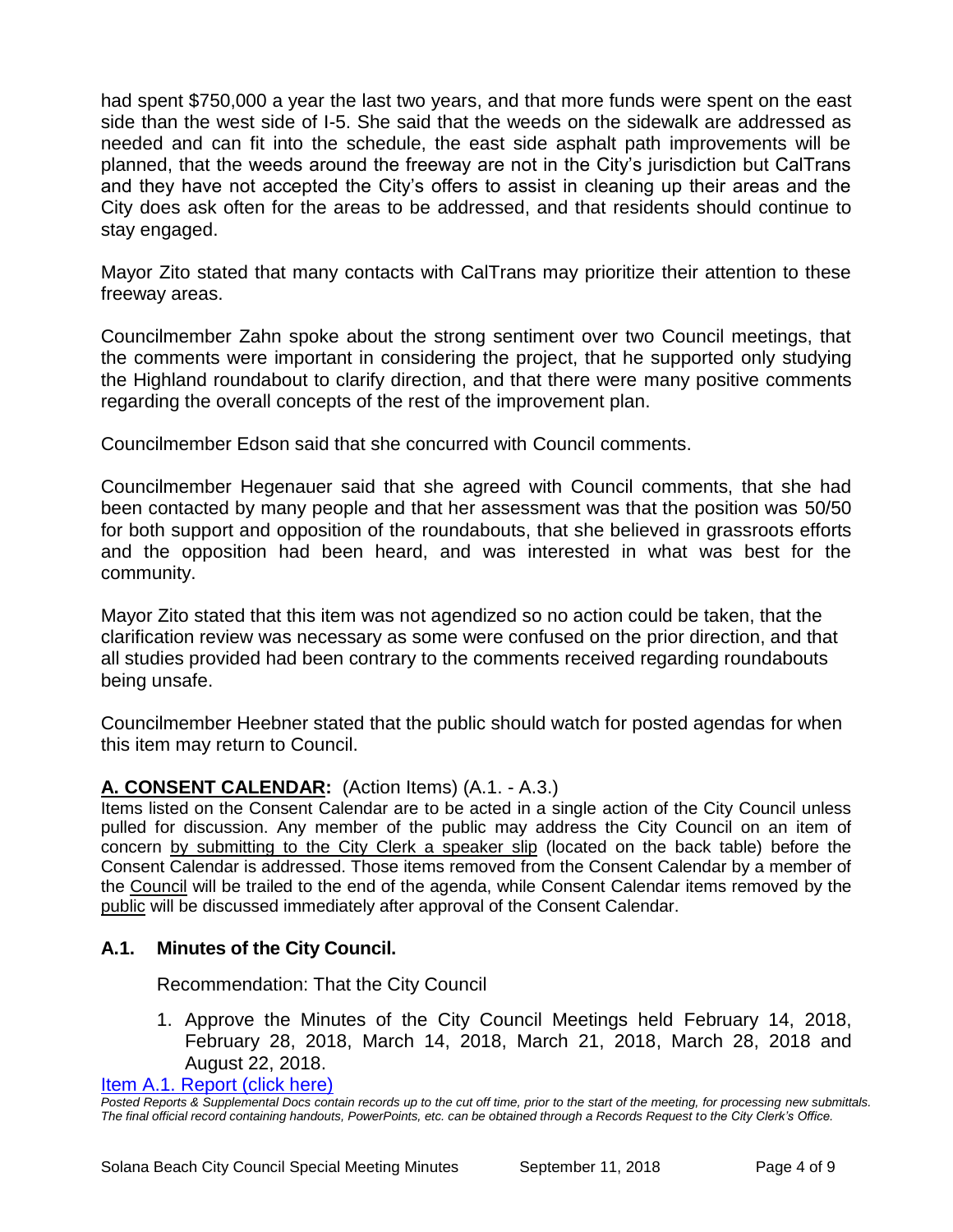**Motion:** Moved by Councilmember Heebner and second by Councilmember Hegenauer to approve. **Approved 5/0.** Motion carried unanimously.

# **A.2. Register Of Demands.** (File 0300-30)

Recommendation: That the City Council

1. Ratify the list of demands for August 4 - August 17, 2018.

#### [Item A.2. Report \(click here\)](https://solanabeach.govoffice3.com/vertical/Sites/%7B840804C2-F869-4904-9AE3-720581350CE7%7D/uploads/Item_A.2._Report_(click_here)_-_09-11-18.PDF)

*Posted Reports & Supplemental Docs contain records up to the cut off time, prior to the start of the meeting, for processing new submittals. The final official record containing handouts, PowerPoints, etc. can be obtained through a Records Request to the City Clerk's Office.* **Motion:** Moved by Councilmember Heebner and second by Councilmember Hegenauer to

approve. **Approved 5/0.** Motion carried unanimously.

#### **A.3. General Fund Adopted Budget for Fiscal Year 2018-2019 Changes.** (File 0330-30)

Recommendation: That the City Council

1. Receive the report listing changes made to the Fiscal Year 2018-2019 General Fund Adopted Budget.

#### [Item A.3. Report \(click here\)](https://solanabeach.govoffice3.com/vertical/Sites/%7B840804C2-F869-4904-9AE3-720581350CE7%7D/uploads/Item_A.3._Report_(click_here)_-_09-11-18.PDF)

*Posted Reports & Supplemental Docs contain records up to the cut off time, prior to the start of the meeting, for processing new submittals. The final official record containing handouts, PowerPoints, etc. can be obtained through a Records Request to the City Clerk's Office.* **Motion:** Moved by Councilmember Heebner and second by Councilmember Hegenauer to approve. **Approved 5/0.** Motion carried unanimously.

# **B. PUBLIC HEARINGS:** (B.1.)

This portion of the agenda provides citizens an opportunity to express their views on a specific issue as required by law after proper noticing by submitting a speaker slip (located on the back table) to the City Clerk. After considering all of the evidence, including written materials and oral testimony, the City Council must make a decision supported by findings and the findings must be supported by substantial evidence in the record. An applicant or designees for a private development/business project, for which the public hearing is being held, is allotted a total of fifteen minutes to speak, as per SBMC 2.04.210. A portion of the fifteen minutes may be saved to respond to those who speak in opposition. All other speakers have three minutes each. Please be aware of the timer light on the Council Dais.

#### **B.1. Public Hearing: 1058 Solana Dr., Applicant: Maria and Andre Bonilla, Case 17- 16-44** (File 0600-40)

Recommendation: That the City Council

- 1. Conduct the Public Hearing: Open the Public Hearing; Report Council Disclosures; Receive Public Testimony; Close the Public Hearing.
- 2. Find the project exempt from the California Environmental Quality Act pursuant to Section 15303 of the State CEQA Guidelines; and
- 3. If the City Council makes the requisite findings and approves the project, adopt **Resolution 2018-122** conditionally approving a DRP (Development Review Permit) to construct an infinity edge pool and perform associated grading and site improvements at 1058 Solana Drive, Solana Beach.

[Item B.1. Report \(click here\)](https://solanabeach.govoffice3.com/vertical/Sites/%7B840804C2-F869-4904-9AE3-720581350CE7%7D/uploads/Item_B.1._Reportt_(click_here)_-_09-11-18.PDF)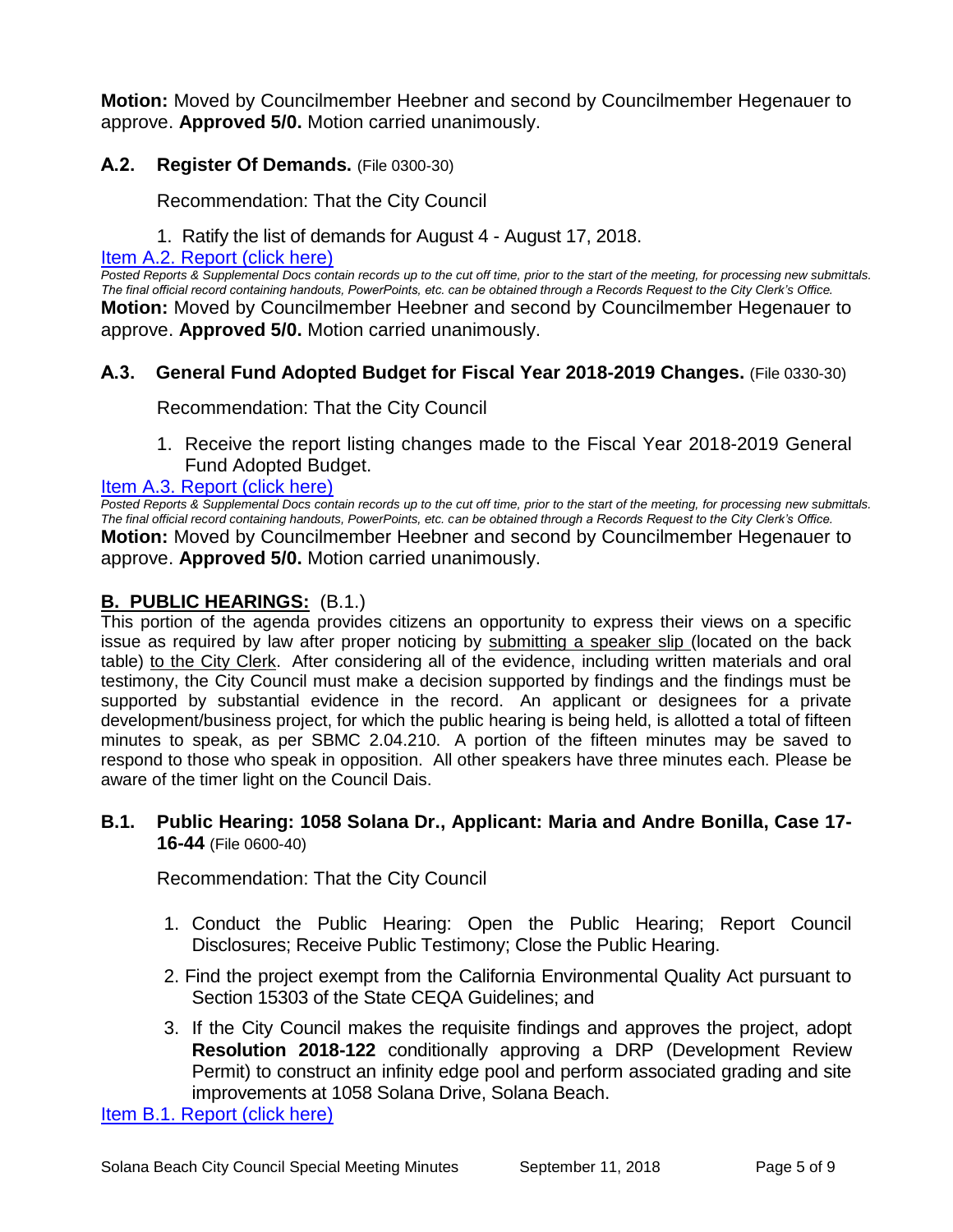*Posted Reports & Supplemental Docs contain records up to the cut off time, prior to the start of the meeting, for processing new submittals. The final official record containing handouts, PowerPoints, etc. can be obtained through a Records Request to the City Clerk's Office.*

Greg Wade, City Manager, introduced the item.

Regina Ochoa, Assistant Planner, presented a PowerPoint (on file).

Council disclosures.

Greg Wade, City Manager, confirmed that no public comments had been submitted for this project.

Andre Bonilla, Applicant, spoke about the project he started 5 years ago, worked with an architect to beatify it, broke ground four years ago and started construction on the pool, that there was confusion about the front and back of the property, that his garage and back door faced west and his front door faced east so the front of the house was east, that the inspector reviewed the project and they redesigned, that the inspector signed off after measuring and the pool was constructed because the City approved it, the submittal of the landscaping plan to the City brought up new issues with the pool encroaching on the setbacks after everything else was approved. He spoke about the importance of his reputation and honesty, about trusting someone to grade that did it incorrectly, but then the adjustments were made, and the City's third party inspector hired by the City approved the pool location.

Maria Bonilla spoke about the trough and the options so they chose the water feature, that they had not done any work in three years, that they reached out to Premier Pools to see if they could change it to a water feature, and that they did not have any other intentions other than finding out what they could do to remedy the issue.

Council and Staff discussed whether there was final sign-off on the permit.

Greg Wade, City Manager, spoke about the timeline, the issuance of full permit did not approve the location of where the pool was being built, the applicant revised their plans, the pool was to be built per the plans which indicated that it would be inside of the front yard setback, that an inspector may have signed off on the permit, however, when the survey was submitted for the grading application it was noticed that the setback line was beyond the edge of the pool and the trough.

Council and Staff discussed how the setback was measured and where the pool would be located in relation to the setback.

Aaron Temme, Premier Pools, spoke about the measurement for pools in Solana Beach was from the property line to water line of the pool, not to the outside structure or trough, that general setback is to the line of the actual water barrier line, following revision of what was the front and back yard the City requested representation of where the property line was, a surveyor conducted the string lines, the City's inspector came out and did the field measurements from the surveyors lines, signed off on the permit confirming that portion of the pool was correct, then they proceeded after they had the signoff and approval in 2015, the trough was a water feature and not the pool, that most pools in Solana Beach were not surveyed for the property line measurement, the purpose of the trough was to catch water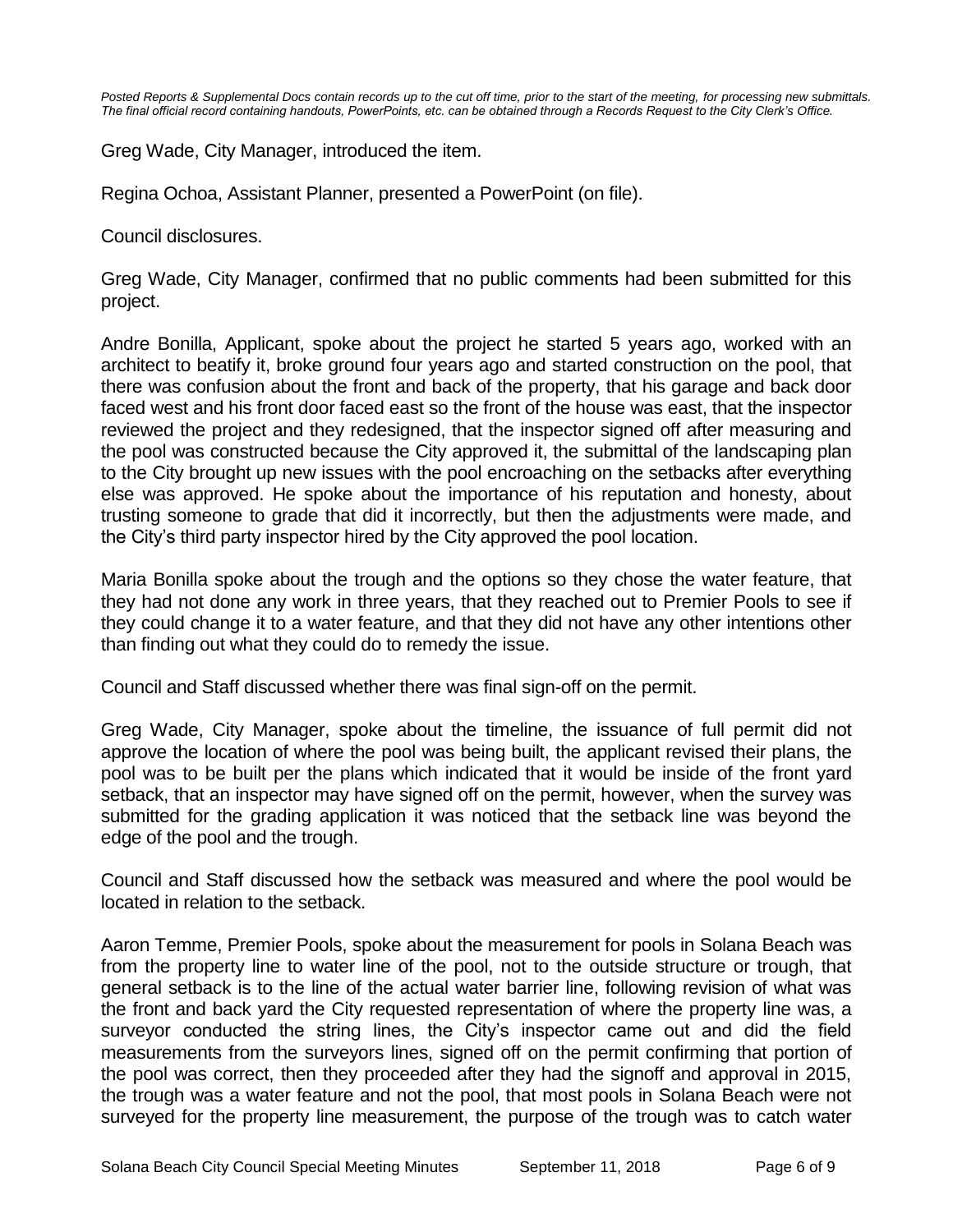that spills over the vanishing edge, they put the trough within the setbacks according to the surveyors that were onsite and the City's inspector, the pool was modified to fit in the setback with a jagged edge to stay in the parameters, the 18 inch trough was enough to catch the cascading pool water to recirculate.

Council and Staff discussed that the survey was requested because of the grading, the City relies on design plans to be submitted according to the City's code, in a ministerial permit for a deck or pool the City relies on the design plans to be compliant since a survey is a costly item and is not required, the comment about how Solana Beach measures the setback to the pool edge was not in the City's zoning code, there was an option outlined in the Staff Report to consider the trough part of the pool, if the trough was lowered to 18 inches in depth that it may be considered a water feature rather than part of the swimming pool which was communicated to the applicant, and there may be an element of the pool itself that still would encroach into the setback.

Andre Bonilla, applicant rebuttal time, spoke about written law and the spirit of the law, that things had changed over time, and to consider that only a fraction of the pool wall was outside and still met within the spirit of the law.

Council, Applicant and Applicant Representatives discussed that to change the setback measurement would require a demo of the pool and re-pouring of concrete, the the trough itself was outside of the buildable area, that it was built with the thought that the survey, plot plans, and the City's inspector permit all approved of this measurement and it was correct, now it is clear that it was not, that the water feature was deeper than 18 inches because of the engineering on the slope topography, that Staff suggested to consider it a water feature to comply with the City's Municipal Code.

**Motion:** Moved by Councilmember Heebner and second by Councilmember Zahn to close the public hearing. **Approved 5/0.** Motion carried unanimously.

Council and Staff discussed that the building inspector approved it with the information they had at the time, the applicant failed to get a permit for the grading because they trusted a contractor to do it, that getting the permit required a survey, the initial stop work citation fee was nominal, and that the penalty for lack of permits was double the fees to compensate for Staff time.

Council discussed that the project was not cut and dry, there was less than adequate documentation and communication, lack of clarity of the pool contractor's knowledge, and that the pool contractor intended to build it within the setbacks.

**Motion:** Moved by Councilmember Heebner and second by Councilmember Zahn to approve with modifying the trough to less than 18 inches in depth. **Approved 5/0.** Motion carried unanimously.

# **C. STAFF REPORTS**: (C.1. - C.2.)

*Submit speaker slips to the City Clerk.*

# **C.1. Proposed Fire Mitigation and Park Development Impact Fees Calculation Nexus Report Consideration and Discussion.** (File 0390-23)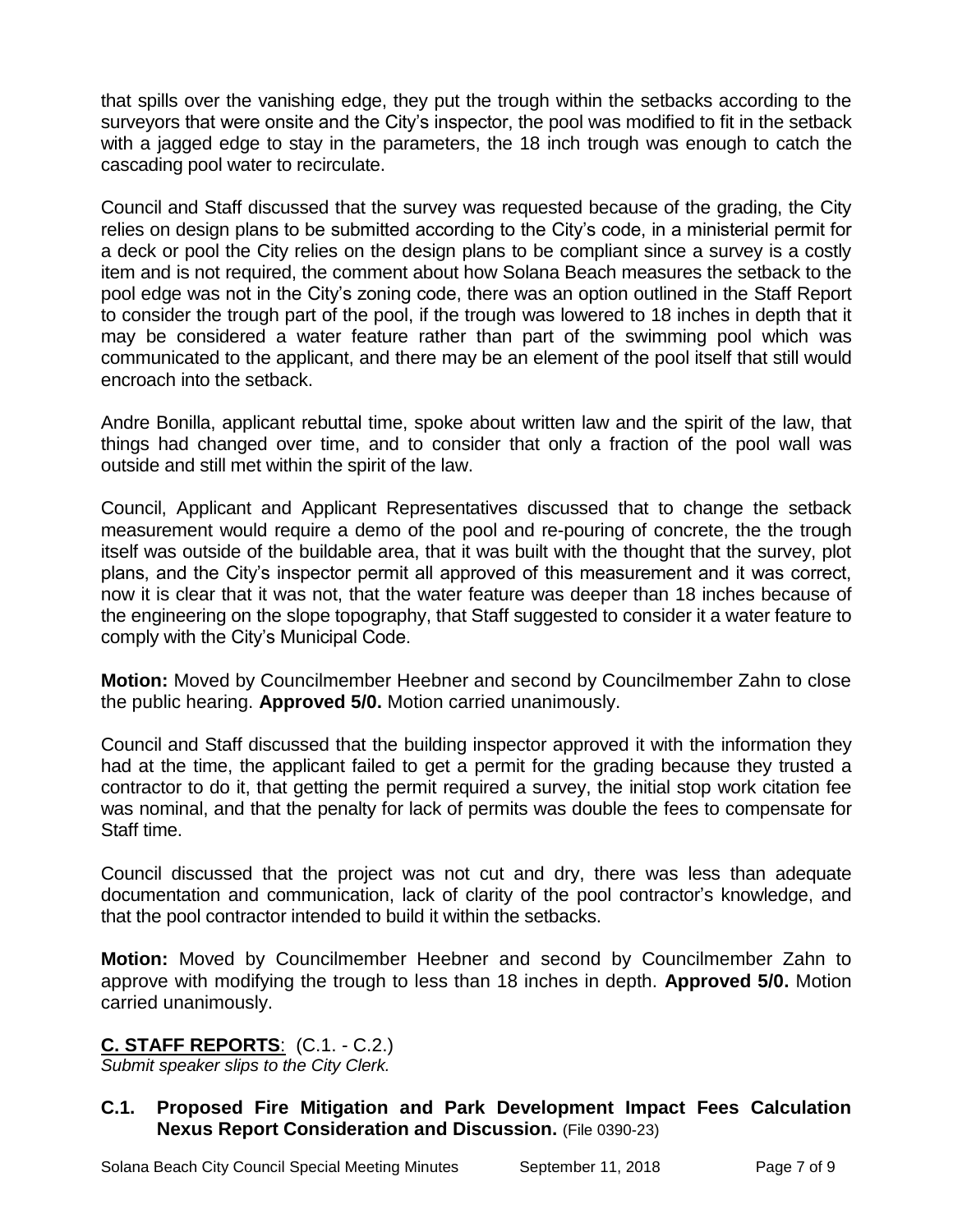#### Recommendation: That the City Council

1. Review the Nexus Report prepared by RCS and provide direction to Staff as to the next steps.

#### [Item C.1. Report \(click here\)](https://solanabeach.govoffice3.com/vertical/Sites/%7B840804C2-F869-4904-9AE3-720581350CE7%7D/uploads/Item_C.1._Report_(click_here)_-_09-11-18.PDF)

#### [C.1. Updated Report 1](https://solanabeach.govoffice3.com/vertical/Sites/%7B840804C2-F869-4904-9AE3-720581350CE7%7D/uploads/Item_C.1._Updated_Report_1.pdf)

*Posted Reports & Supplemental Docs contain records up to the cut off time, prior to the start of the meeting, for processing new submittals. The final official record containing handouts, PowerPoints, etc. can be obtained through a Records Request to the City Clerk's Office.*

Greg Wade, City Manager, introduced the item.

Scott Thorpe, Sr. Vice President of Revenue and Cost Specialists, presented a PowerPoint (on file) reviewing development impact fees. He spoke about a one-time charge to accommodate the same new development that would cause additional demand, fire suppression/rescues facilities, vehicle and equipment, public meeting facilities, and park land and improvements.

Council, Staff, and Consultant discussed that the fees were only for new development and additions to existing developments, they would not apply to hotels and motels because it was too difficult to calculate since it was not clear that they were using the park, that a brand new hotel would only be liable for room cost for fire suppression and rescue, how to estimate revenues based on the plan needed to build out, to define a bedroom was typically when it had a closet, it could be redefined, different fees for small additions or a larger additions, that sprinkler systems don't necessarily prevent fire just the magnitude of fires, no data was concrete but a finding would need to be used, that a lower fee could be adopted to encourage the installation of fire suppressions. Discussion continued regarding the letter from the Budget and Finance Commission referring to the last fee study as well as the new proposed study, to look at a total fee for an application in relation to neighboring jurisdictions, and that the remodel fee be capped but that many people building a master bedroom get the same fees as a brand new home

#### **C.2. Quarterly Investment Report for June 30, 2018 and Amended Quarterly Investment Reports for Previous Quarters** (File 0350-44)

Recommendation: That the City Council

1. Accepts and files the attached Cash and Investment Report for the quarter ended June 30, 2018 and Amended Cash and Investment Reports for the quarters ended September 30, 2017, December 31, 2017, and March 31, 2018.

[Item C.2. Report \(click here\)](https://solanabeach.govoffice3.com/vertical/Sites/%7B840804C2-F869-4904-9AE3-720581350CE7%7D/uploads/Item_C.2._Report_(click_here)_-_09-11-18.PDF)

*Posted Reports & Supplemental Docs contain records up to the cut off time, prior to the start of the meeting, for processing new submittals. The final official record containing handouts, PowerPoints, etc. can be obtained through a Records Request to the City Clerk's Office.*

Genny Lynkiewicz, Chandler Asset Management, presented the PowerPoint (on file).

# **COMPENSATION & REIMBURSEMENT DISCLOSURE: None**

GC: Article 2.3. Compensation: 53232.3. (a) Reimbursable expenses shall include, but not be limited to, meals, lodging, and travel. 53232.3 (d) Members of a legislative body shall provide brief reports on meetings attended at the expense of the local agency at the next regular meeting of the legislative body.